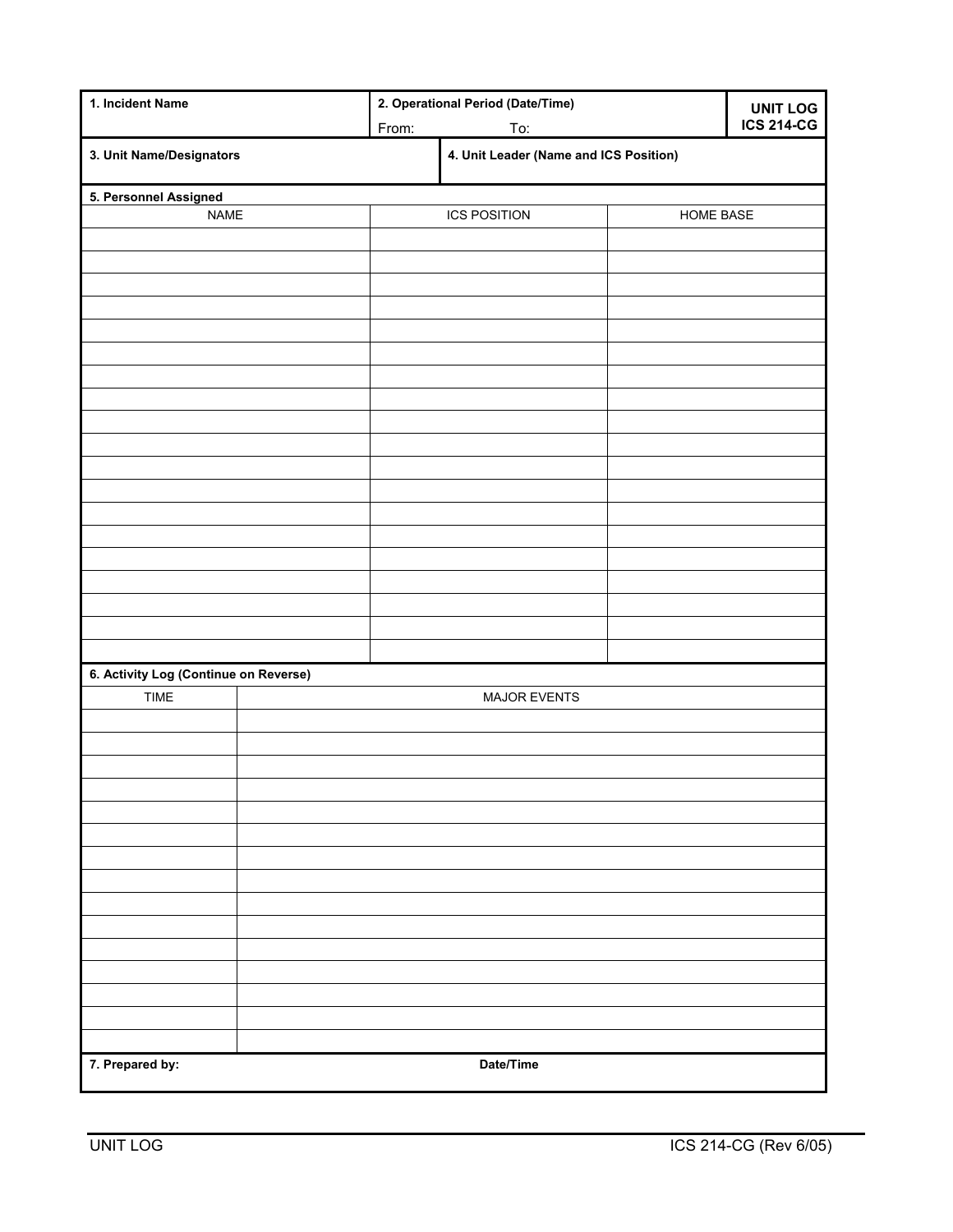| 1. Incident Name                      |  |       | 2. Operational Period (Date/Time) | UNIT LOG (CONT.)<br>ICS 214-CG |  |
|---------------------------------------|--|-------|-----------------------------------|--------------------------------|--|
|                                       |  | From: | To:                               |                                |  |
| 6. Activity Log (Continue on Reverse) |  |       |                                   |                                |  |
| <b>TIME</b>                           |  |       | MAJOR EVENTS                      |                                |  |
|                                       |  |       |                                   |                                |  |
|                                       |  |       |                                   |                                |  |
|                                       |  |       |                                   |                                |  |
|                                       |  |       |                                   |                                |  |
|                                       |  |       |                                   |                                |  |
|                                       |  |       |                                   |                                |  |
|                                       |  |       |                                   |                                |  |
|                                       |  |       |                                   |                                |  |
|                                       |  |       |                                   |                                |  |
|                                       |  |       |                                   |                                |  |
|                                       |  |       |                                   |                                |  |
|                                       |  |       |                                   |                                |  |
|                                       |  |       |                                   |                                |  |
|                                       |  |       |                                   |                                |  |
|                                       |  |       |                                   |                                |  |
|                                       |  |       |                                   |                                |  |
|                                       |  |       |                                   |                                |  |
|                                       |  |       |                                   |                                |  |
|                                       |  |       |                                   |                                |  |
|                                       |  |       |                                   |                                |  |
|                                       |  |       |                                   |                                |  |
|                                       |  |       |                                   |                                |  |
|                                       |  |       |                                   |                                |  |
|                                       |  |       |                                   |                                |  |
|                                       |  |       |                                   |                                |  |
|                                       |  |       |                                   |                                |  |
|                                       |  |       |                                   |                                |  |
|                                       |  |       |                                   |                                |  |
|                                       |  |       |                                   |                                |  |
|                                       |  |       |                                   |                                |  |
|                                       |  |       |                                   |                                |  |
|                                       |  |       |                                   |                                |  |
|                                       |  |       |                                   |                                |  |
|                                       |  |       |                                   |                                |  |
|                                       |  |       |                                   |                                |  |
|                                       |  |       |                                   |                                |  |
|                                       |  |       |                                   |                                |  |
|                                       |  |       |                                   |                                |  |
| 7. Prepared by:                       |  |       | Date/Time:                        |                                |  |